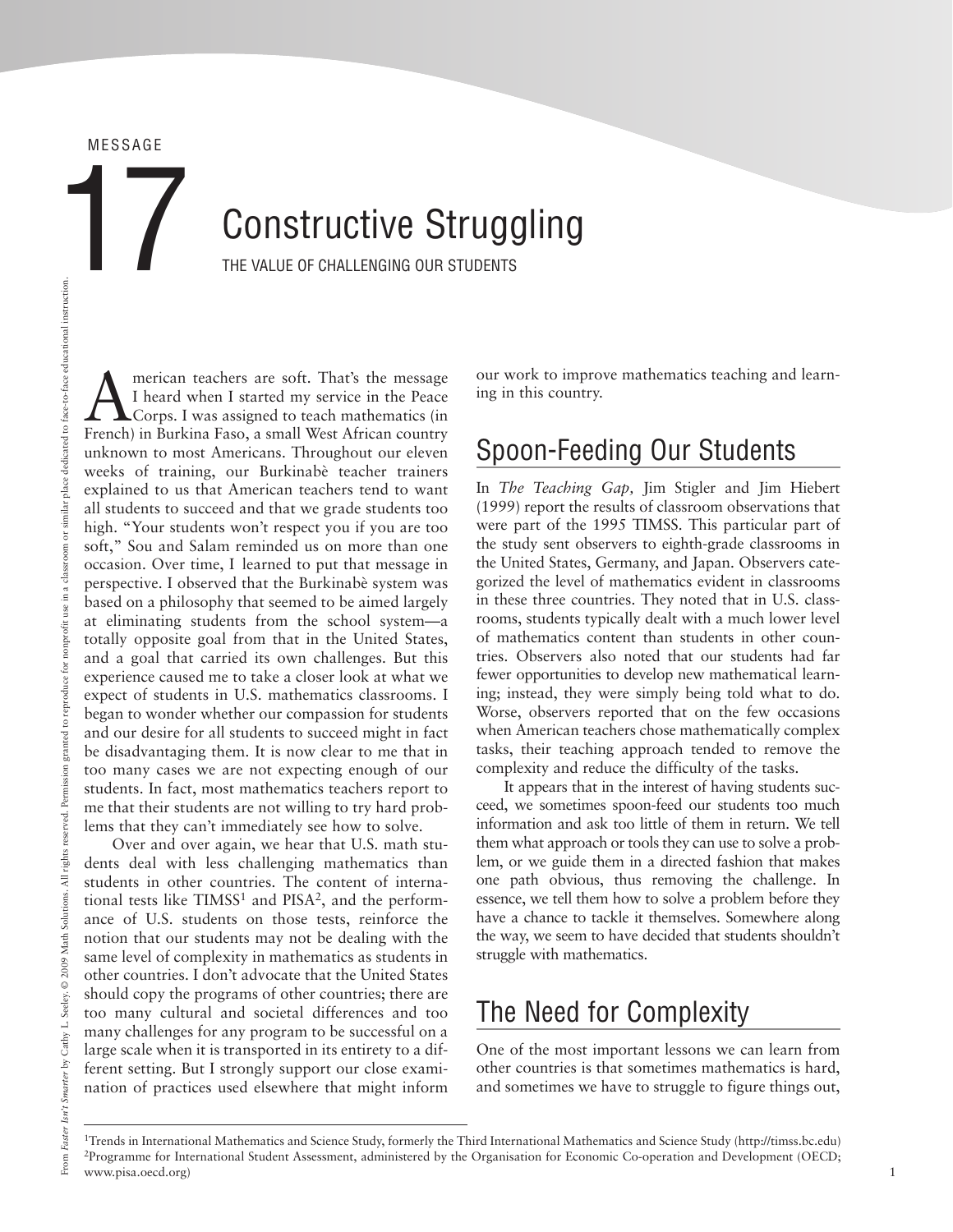especially with problems that are complex. When we introduce complexity in the problems we ask students to solve and challenge them beyond what they think they can do, we give them the opportunity to struggle a bit—an opportunity that many students never experience in mathematics from elementary school through high school. A look at those American classrooms where teachers and students invite complexity shows that the kind of mathematics problems students can really sink their teeth into (and consequently might struggle with) are often more interesting and engaging than the problems we have traditionally provided in math classrooms. It turns out that offering students a chance to struggle may go hand in hand with motivating them, if we do it right.

# Constructive Struggling

Some teachers and parents may be concerned that students will become frustrated or fall behind if they are given mathematics problems that seem too hard. I offer a new way to think about this by advocating *constructive struggling*, not pointless frustration. Constructive struggling can happen when a skillful teacher gives students engaging yet challenging problems. Constructive struggling can take place when a teacher decides that one demanding, possibly timeconsuming problem will likely provide more learning value than several shorter but more obvious problems. Constructive struggling involves presenting students with problems that call for more than a superficial application of a rote procedure. Constructive struggling occurs when an effective teacher knows how to

provide guiding questions in a way that stops short of telling students everything they need to know to solve a problem. Constructive struggling can build from the elementary grades through the rest of a student's education as teachers continually balance the types of problems they give students. An effective teacher provides problems that range from straightforward applications of recently learned mathematics to more complex problems that require critical thinking and the connection of more than one mathematical concept, skill, or idea. As students engage in the constructive struggling needed for some of these problems, they learn that perseverance, in-depth analysis, and critical thinking are valued in mathematics as much as quick recall, direct skill application, and instant intuition.

# What Can We Do?

Of course we want students to succeed, and we don't want students to dislike math class. Perhaps the way to help them most, both in terms of success and attitude, lies in the counterintuitive notion of finding the right level of struggle or challenge—a level that is both constructive and instructive. The business community tells us that the ability and willingness to tackle a problem that is not easily solved is one of the most important traits of a well-educated adult in the twenty-first century. If we do our job well and make students think just a little harder, we can prepare them to take on some of the most difficult problems we face today as well as the unknown problems we are likely to face tomorrow.

### Reflection and Discussion

#### FOR TEACHERS

- What issues or challenges does this message raise for you? In what ways do you agree with or disagree with the main points of the message?
- What teaching actions or strategies do you think support or inhibit students' willingness to accept the struggle that goes with solving a challenging problem?
- How long do you allow your students to wrestle with a complex problem before you offer increasingly

guided assistance? How frequently do you provide such an opportunity?

- How can you determine the right amount of frustration and struggle for any given student on any given task?
- How can you help your students develop the confidence and persistence necessary to persevere through a challenge?